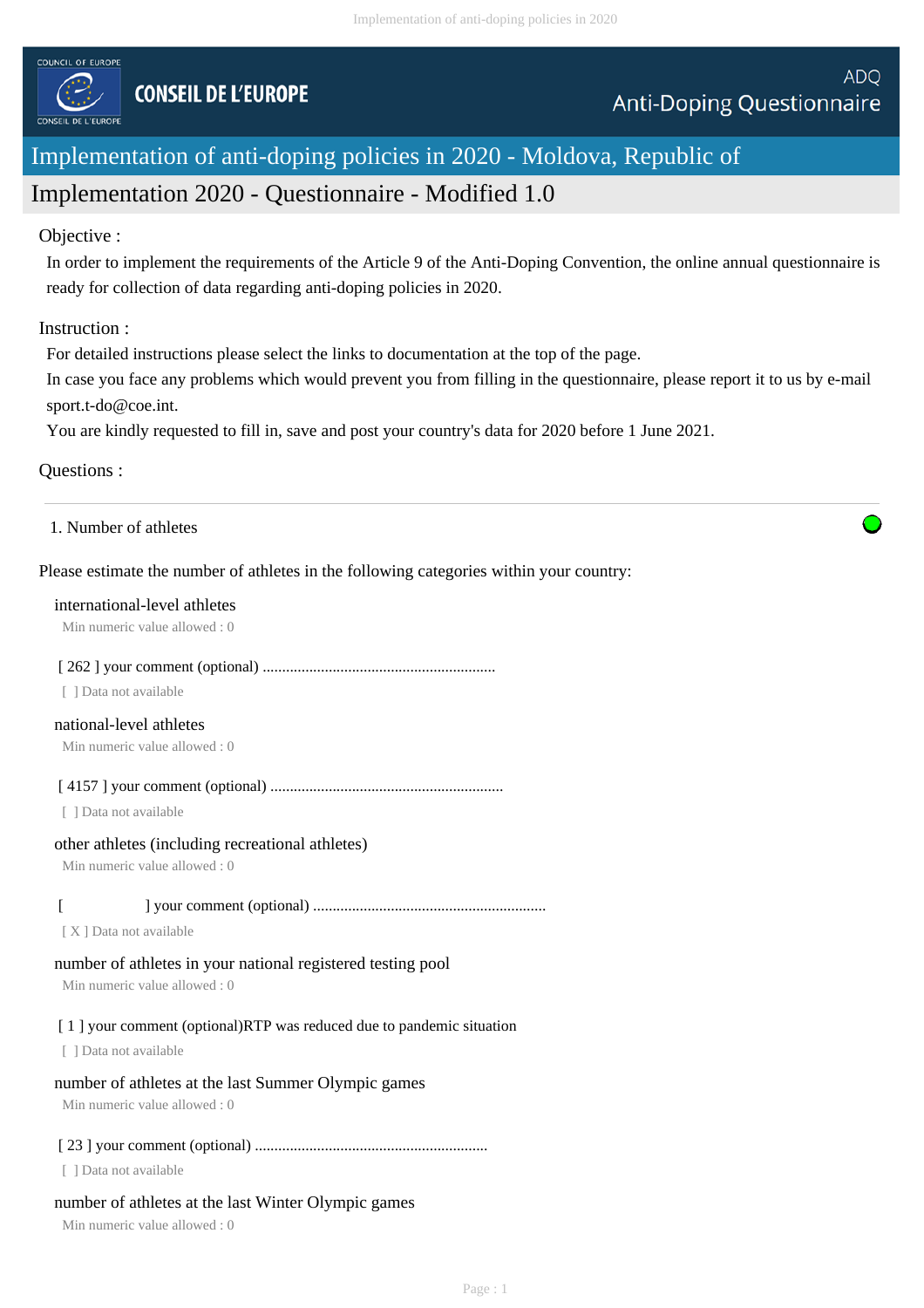| [ ] Data not available                                                                                                                     |
|--------------------------------------------------------------------------------------------------------------------------------------------|
| number of athletes at the last Summer Paralympic games<br>Min numeric value allowed: 0                                                     |
|                                                                                                                                            |
| [ ] Data not available                                                                                                                     |
| number of athletes at the last Winter Paralympic games<br>Min numeric value allowed: 0                                                     |
|                                                                                                                                            |
| [ ] Data not available                                                                                                                     |
| 2. Doping definition                                                                                                                       |
| What is the definition of "doping in sport" used in your country?                                                                          |
|                                                                                                                                            |
|                                                                                                                                            |
|                                                                                                                                            |
|                                                                                                                                            |
| 3. Doping list                                                                                                                             |
| Which list of banned pharmacological classes of doping agents and doping methods (i.e. Prohibited List) is implemented in<br>your country? |
| [X] Prohibited List, as adopted by the Executive Committee of WADA. Your comment (optional)                                                |
| ] List of banned pharmacological classes of doping agents and doping methods, as adopted by the Monitoring Group (T-DO). Your              |
| [ ] Prohibited List, as adopted by the Conference of Parties of the International Convention against Doping in Sport (UNESCO). Your        |
|                                                                                                                                            |
| 4. Additional doping lists                                                                                                                 |
| For the purposes of restricting availability of doping substances, are there other lists than those defined in the question 3?             |
|                                                                                                                                            |
|                                                                                                                                            |
| 5. Anti-doping laws                                                                                                                        |
| Are there any anti-doping laws in your country?                                                                                            |
|                                                                                                                                            |
| [X] Other public law rules, please specify: Government Decision on creation of National Anti-Doping Agency, Anti-Doping Rules              |
|                                                                                                                                            |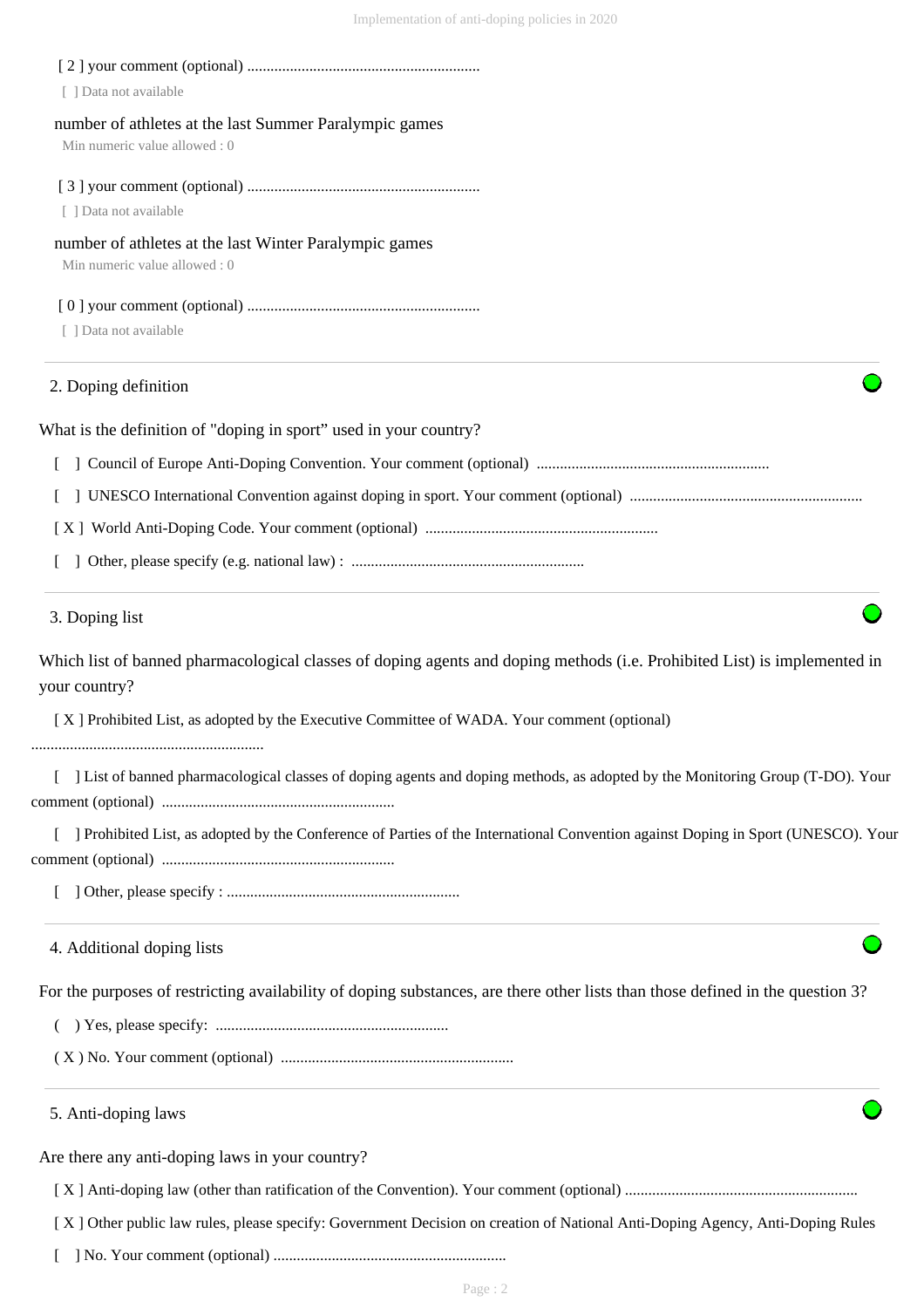#### 6. National Anti-Doping Organisation (NADO)

What is the legal status of your national anti-doping organisation? Please upload the statutes, if possible

- ( X ) Public authority. Your comment (optional)Subordinated to the Government
- ( ) Non-governmental organisation. Your comment (optional) ............................................................
- ( ) Private company. Your comment (optional) ............................................................

( ) National Olympic Committee acting as a NADO. Your comment (optional) ............................................................

( ) Other, please specify : ............................................................

#### 7. NADO activities

Which of the activities below are conducted by your national anti-doping organisation? Please upload the organisational chart, if possible

|                                                | Yes. Your comment<br>(optional) | No, please specify which<br>organisation is in charge                                 |
|------------------------------------------------|---------------------------------|---------------------------------------------------------------------------------------|
| Co-ordination of action by public authorities  | (X)                             |                                                                                       |
| Co-ordination of the fight against trafficking |                                 | (X) Ministry of Internal<br>Affairs and Customs Service of<br>the Republic of Moldova |
| Testing (doping control)                       | (X)                             |                                                                                       |
| Results management                             |                                 | (X) EERADO                                                                            |
| Disciplinary procedures                        |                                 | (X) EERADO                                                                            |
| Education and/or information                   | (X)                             |                                                                                       |
| Research                                       | (X)                             |                                                                                       |

#### Attachments

NADA\_Moldova\_Chart.pdf

## 8. Funding of anti-doping programme

#### What was the annual budget of the NADO for the 2020 calendar year?

Min numeric value allowed : 0

#### [ 82128 ] amountEuroCurrency

[ ] Data not available

#### 9. Funding sources

How is the NADO funded? Please select all that apply and indicate an estimate in percentages:

[ X ] Government100%

[ ] National Lottery programme ............................................................ %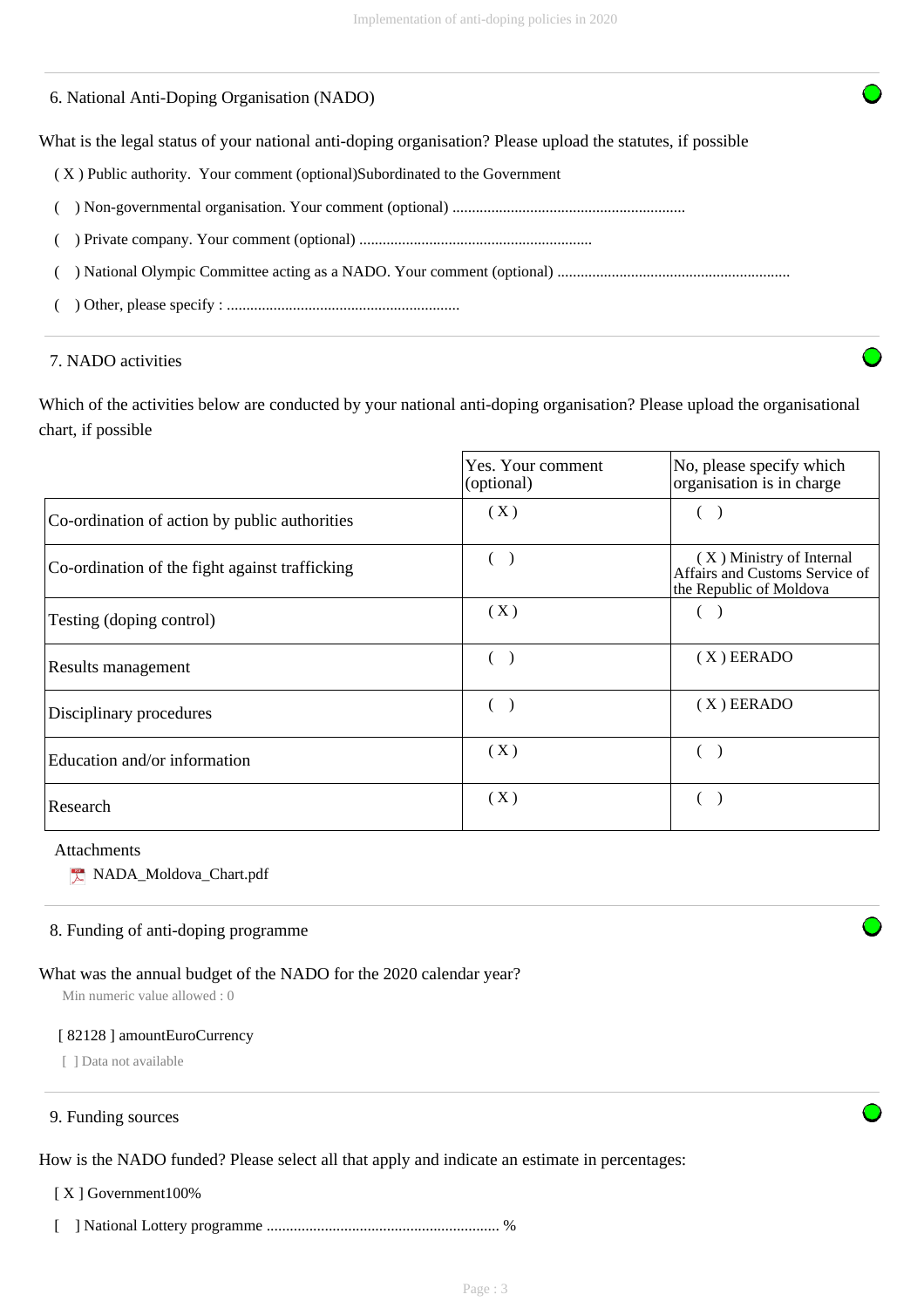| 10. Distribution of funding  |                                                                                                                                                           |
|------------------------------|-----------------------------------------------------------------------------------------------------------------------------------------------------------|
|                              | What percentage of NADO's annual budget is put towards the following core programs?                                                                       |
|                              | [8] Testing (including equipment, transportation, sample collection personnel fees)                                                                       |
| [9] Sample analysis          |                                                                                                                                                           |
| [0] Investigations           |                                                                                                                                                           |
| [5] Education                |                                                                                                                                                           |
| [0] Research                 |                                                                                                                                                           |
| [0] Results Management/Legal |                                                                                                                                                           |
|                              | [0] Therapeutic Use Exemptions (TUEs)                                                                                                                     |
| [ ] Data not available       |                                                                                                                                                           |
|                              | 11. Other funding for the anti-doping programme                                                                                                           |
|                              | Are other institutions funding any parts of the national anti-doping programme (e.g. laboratories, research, WADA<br>contribution, Unesco Voluntary Fund) |
|                              |                                                                                                                                                           |
| $(X)$ No                     |                                                                                                                                                           |
| 12. Sport budget             |                                                                                                                                                           |
| 2020?                        | What amount has been allocated to sport from the State budget through the national ministry responsible for sport for the year                            |
|                              | [ 6818442 ] amountEurocurrency / other information                                                                                                        |
| [ ] Data not available       |                                                                                                                                                           |
|                              | 13. Limiting public funding to organisations                                                                                                              |
|                              | Is public funding withheld from organisations that do not comply with anti-doping regulations and related legal instruments?                              |
|                              |                                                                                                                                                           |
|                              | (X) A limited amount of funding is withheld; your comment (optional) According to National Anti-Doping Law (art. 28 p. 2),                                |

( ) No financial implications; your comment (optional) ............................................................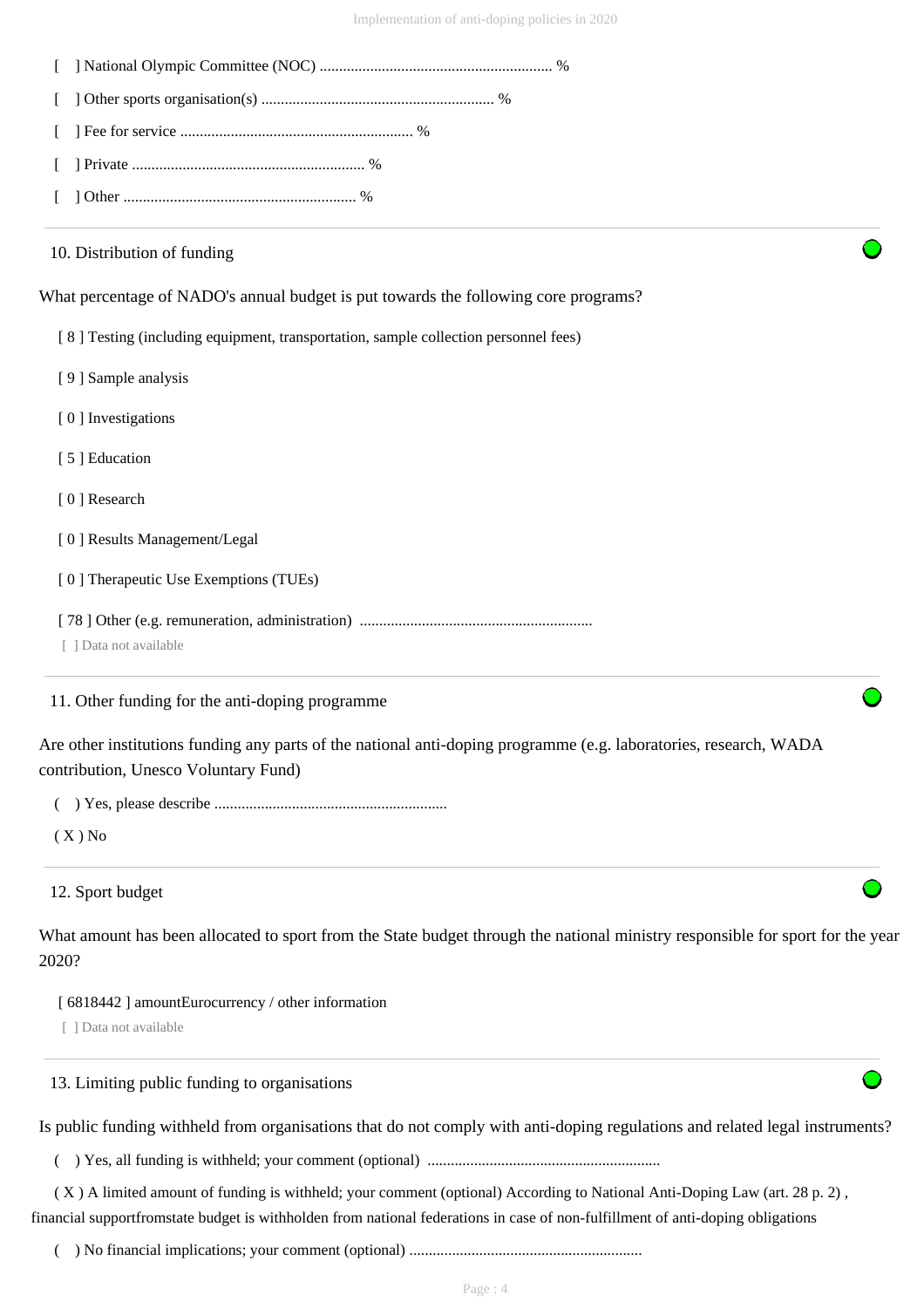|--|



- ( ) Yes, please specify which standard, its scope and validity ............................................................
- ( ) In progress, please specify ............................................................
- ( X ) No. Your comment (optional) ............................................................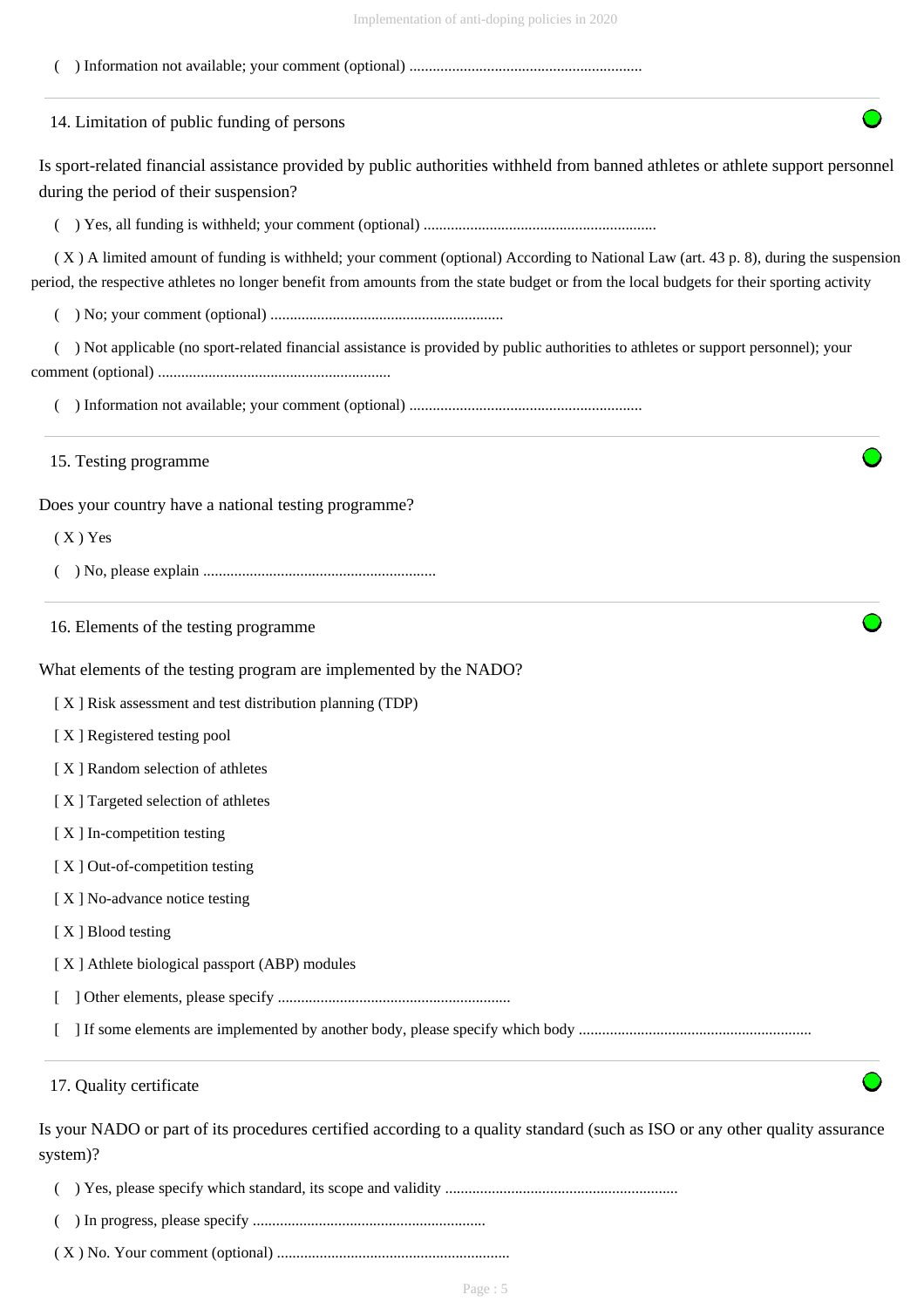#### 18. NADO staff, committee members and other anti-doping specialists

Please outline below how many NADO staff, committees' members and other anti-doping specialists are involved in the coordination and management of your anti-doping programs (except sample collection personnel)

Min numeric value allowed : 0

[ 6 ] staff full time

[ 0 ] staff part time

[15] committees' members (including, but not limited to, members of the disciplinary panels, NADO Board, TUE, education, whereabouts, scientific, athletes, appeals, ethics and/or other committees)

[ 0 ] other specialists, please describe ............................................................

[ ] Data not available

19. Sample collection personnel

Do you have sample collection personnel (SCP) ?

( X ) Yes, within the NADO

( ) Yes, through a service provider (Delegated third party) ............................................................

( ) No, please explain ............................................................

#### 20. Number of DCOs and BCOs

How many doping control officers (DCOs), blood control officers (BCOs) and chaperones are in your sample collection personnel programme?

Min numeric value allowed : 0

[ 2 ] DCOs; your comment (optional) ............................................................

[ 1 ] BCOs; your comment (optional) ............................................................

[ 2 ] Chaperones; your comment (optional) ............................................................

[ ] Data not available

#### 21. Laboratory

Is there a doping control laboratory in your country?

[ ] Yes, accredited or approved by WADA in accordance with the International Standard for Laboratories

[ ] No, but a preparatory process is in progress to apply for accreditation or approval by WADA

[ X ] No

#### 22. Use of WADA laboratories

Which WADA-accredited or approved laboratories are used for analysis of samples collected by your NADO as a Testing authority within your national testing program in the year 2020? Please list all that applies, including the laboratory in your own country (if you use it) and indicate the percentage of samples analysed in each laboratory. Enter "0", if you don't use this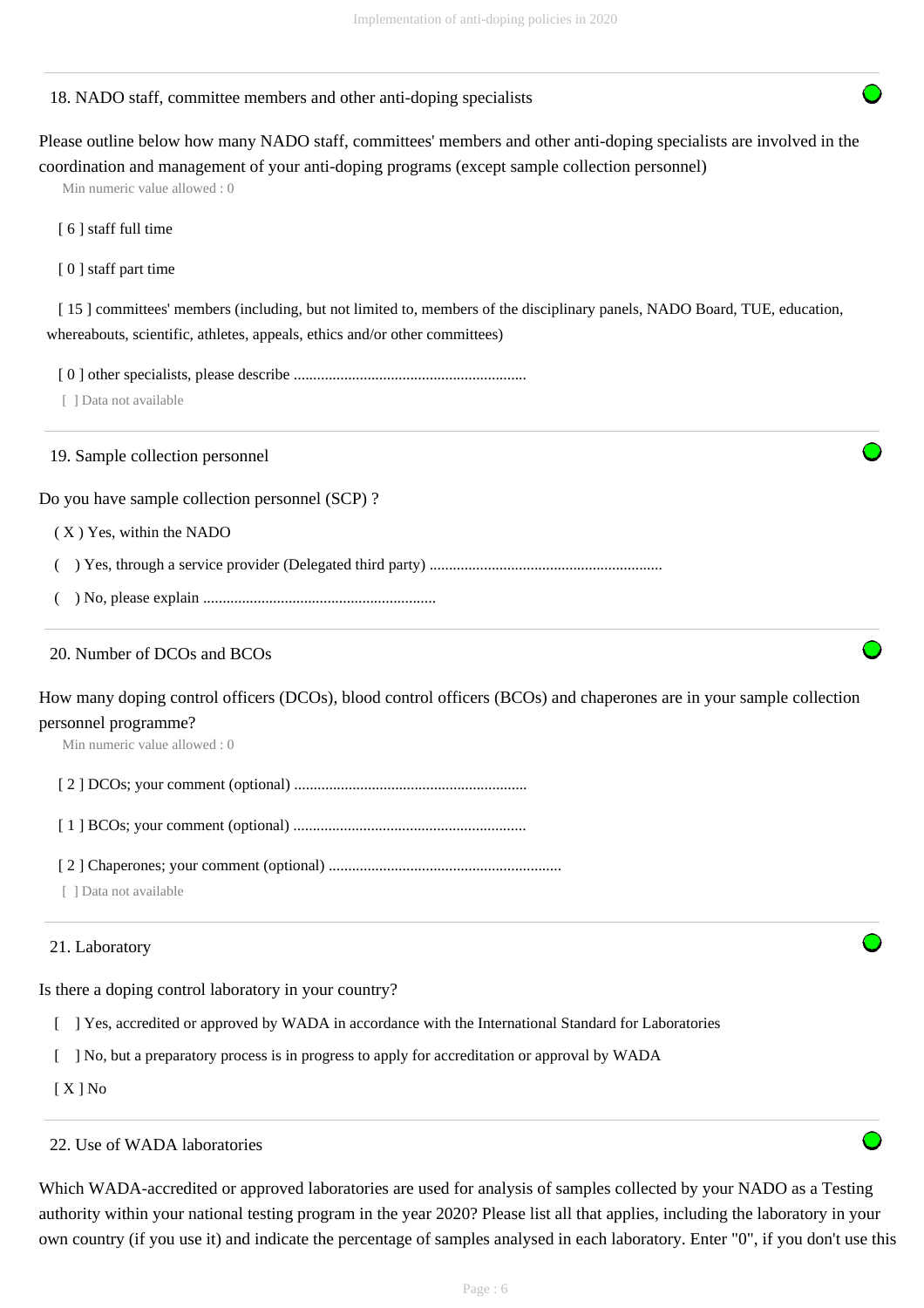$\mathbf{r}$ 

|                            | % of NADO samples (estimate) |
|----------------------------|------------------------------|
| ANKARA, TURKEY             | $\boldsymbol{0}$             |
| ATHENS, GREECE             | $\mathbf{0}$                 |
| <b>BANGKOK, THAILAND</b>   | $\boldsymbol{0}$             |
| <b>BARCELONA, SPAIN</b>    | $\mathbf{0}$                 |
| BEIJING, CHINA             | $\boldsymbol{0}$             |
| BLOEMFONTEIN, SOUTH AFRICA | $\boldsymbol{0}$             |
| <b>BUCHAREST, ROMANIA</b>  | $\boldsymbol{0}$             |
| COLOGNE, GERMANY           | $\boldsymbol{0}$             |
| DOHA, QATAR                | $\boldsymbol{0}$             |
| GHENT, BELGIUM             | $\boldsymbol{0}$             |
| HAVANA, CUBA               | $\boldsymbol{0}$             |
| HELSINKI, FINLAND          | $\boldsymbol{0}$             |
| KREISCHA, GERMANY          | $\boldsymbol{0}$             |
| LAUSANNE, SWITZERLAND      | $\boldsymbol{0}$             |
| LONDON, UNITED KINGDOM     | $\boldsymbol{0}$             |
| LOS ANGELES, USA           | $\boldsymbol{0}$             |
| <b>MADRID, SPAIN</b>       | $\boldsymbol{0}$             |
| MONTREAL, CANADA           | $\boldsymbol{0}$             |
| NEW DELHI, INDIA           | $\boldsymbol{0}$             |
| <b>OSLO, NORWAY</b>        | $\boldsymbol{0}$             |
| PARIS, FRANCE              | $\boldsymbol{0}$             |
| RIO DE JANEIRO, BRAZIL     | $\boldsymbol{0}$             |
| ROMA, ITALY                | $\boldsymbol{0}$             |
| SALT LAKE CITY, USA        | $\boldsymbol{0}$             |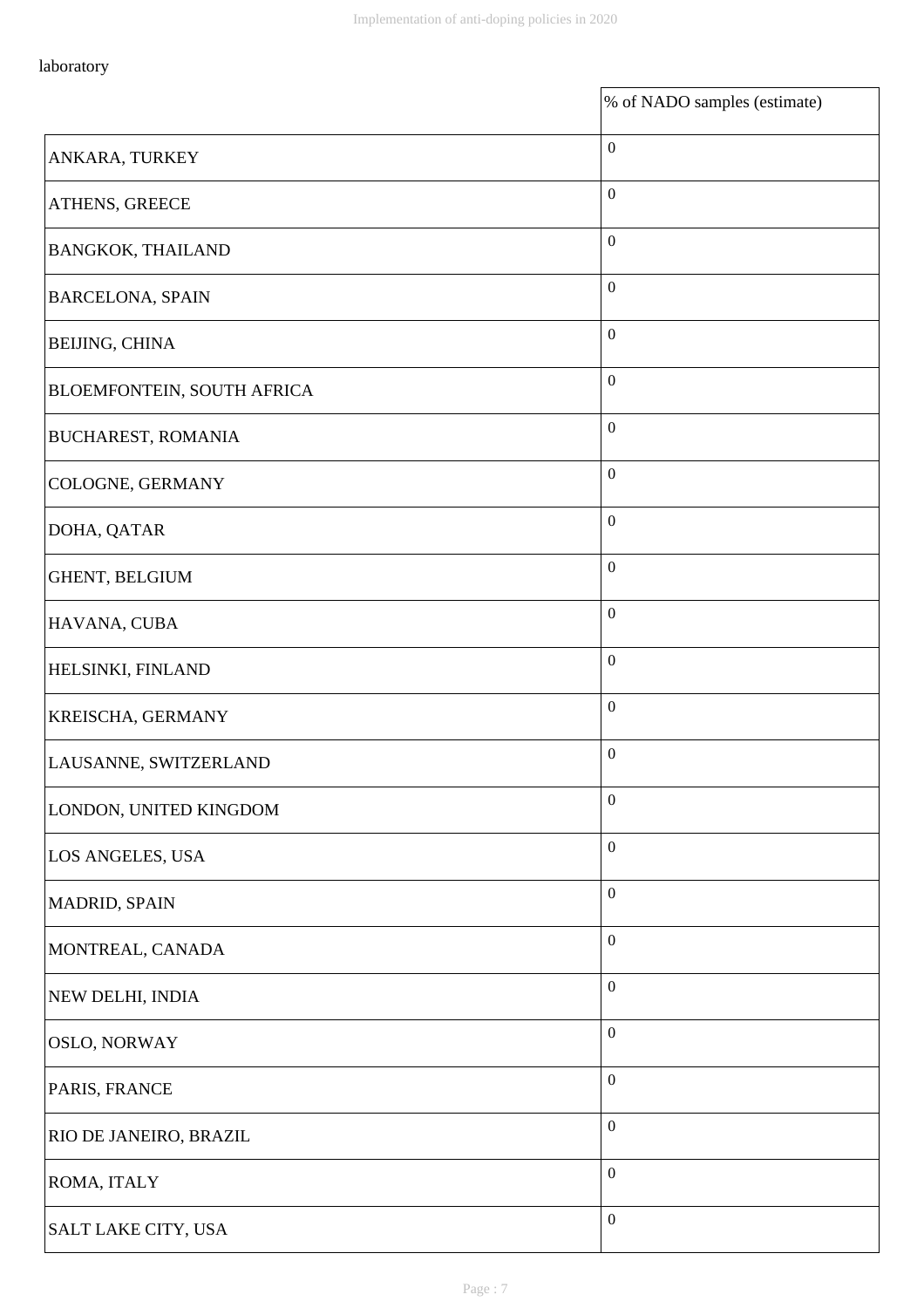| <b>SEIBERSDORF, AUSTRIA</b> | 100%           |
|-----------------------------|----------------|
| <b>SEOUL, SOUTH KOREA</b>   | $\theta$       |
| <b>STOCKHOLM, SWEDEN</b>    | $\overline{0}$ |
| <b>SYDNEY, AUSTRALIA</b>    | $\theta$       |
| TOKYO, JAPAN                | $\Omega$       |
| <b>WARSAW, POLAND</b>       | $\Omega$       |

## 23. Testing statistics

How many samples were collected under your national testing program in the year 2020?

|                                                            | Urine | Blood (including ABP) |
|------------------------------------------------------------|-------|-----------------------|
| In-competition samples<br>Min numeric value allowed : 0    | 8     | v                     |
| Out-of-competition samples<br>Min numeric value allowed: 0 | 14    | v                     |

[ ] Data not available

# 24. Testing abroad

Did you test athletes under your authority who reside or train abroad (directly or by subcontracting other ADOs or antidoping service providers)?

( ) Yes; your comment (optional) ............................................................

( ) Not in 2020, but we have authorisation to do so; your comment (optional) ............................................................

( X ) No, we do not have authorisation to do so; your comment (optional) ............................................................

## 25. Disciplinary system

Please describe the disciplinary process for the anti-doping rule violations and application of the T-DO Recommendation on ensuring the independence of hearing panels (bodies) and promoting fair trial in anti-doping cases [T-DO/Rec(2017)01] http://rm.coe.int/recommendation-on-ensuring-the-independence-of-hearing-panels-bodies-a/1680735159

| Has your State established<br>centralised panel/body in<br>charge of all hearing<br>proceedings in anti-doping<br>matters (hearing panel)? | $\boldsymbol{0}$ | No, but in process |  |
|--------------------------------------------------------------------------------------------------------------------------------------------|------------------|--------------------|--|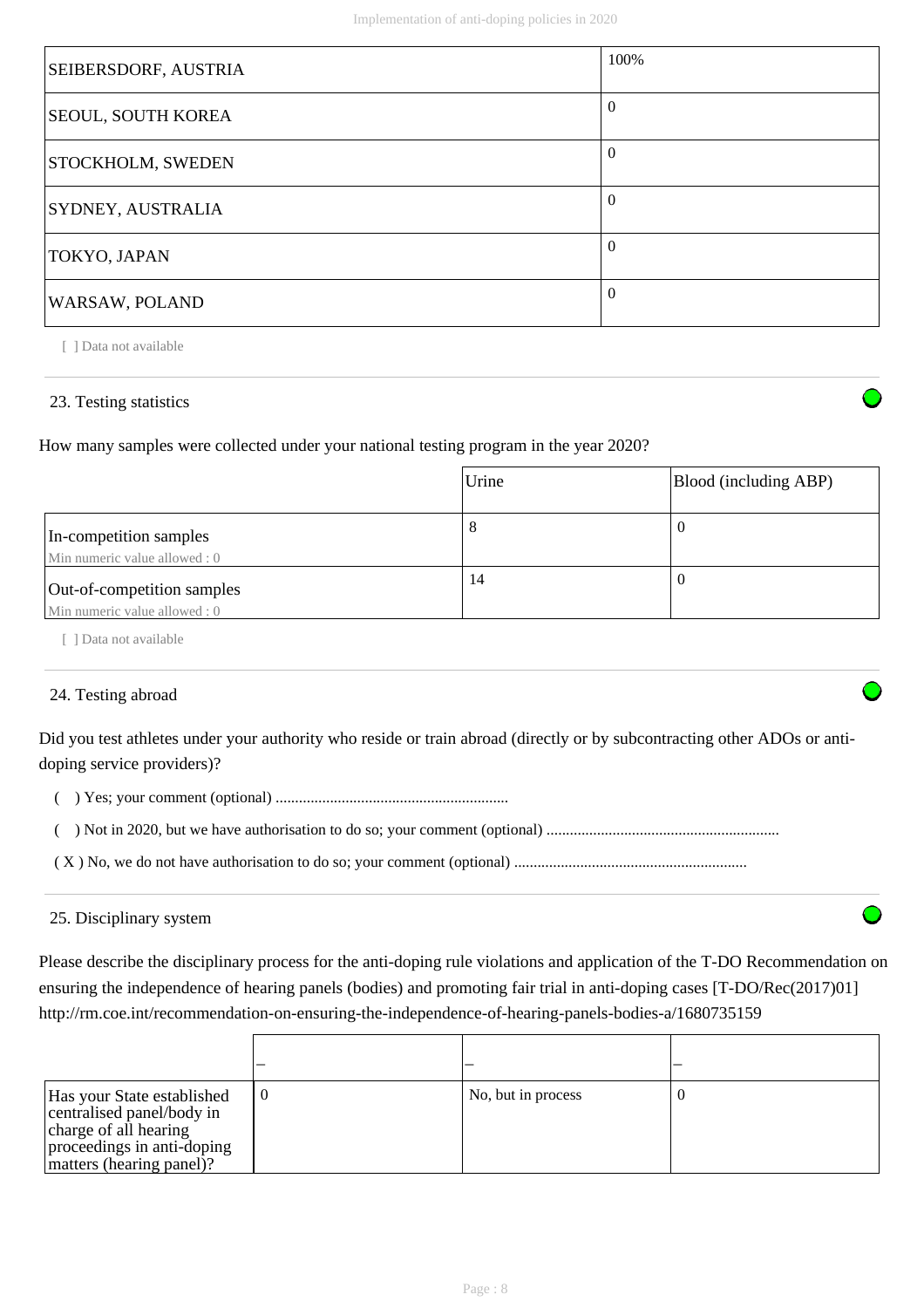| Is the hearing panel<br>independent, and<br>operationally independent<br>from sport movement (i.a.<br>national federations,<br>National Olympic<br>Committee, National<br>Paralympic Committee)? | $\Omega$ | No, but in process | $\theta$ |
|--------------------------------------------------------------------------------------------------------------------------------------------------------------------------------------------------|----------|--------------------|----------|
| Is the hearing panel<br>operationally independent<br>from the government?                                                                                                                        | $\Omega$ | No, but in process | $\Omega$ |
| Is the hearing panel<br>operationally independent<br>from the NADO?                                                                                                                              | $\Omega$ | No, but in process | $\Omega$ |
| Are you aware of T-<br>DO/Rec(2017)01?                                                                                                                                                           | $\Omega$ | No, but in process | $\Omega$ |
| Is the composition of the<br>hearing panel in line with the<br>requirements outlined in T-<br>DO/Rec(2017)01?                                                                                    | Yes      | $\overline{0}$     | $\Omega$ |
| Are the rights of access to<br>justice ensured in accordance<br>with T-DO/Rec(2017)01?                                                                                                           | $\Omega$ | No, but in process | $\Omega$ |
| Other comments                                                                                                                                                                                   | $\Omega$ | $\theta$           | $\Omega$ |

#### 26. Appeals system

Please describe the process for handling anti-roping rule violations appeals

 Describe, upload documents or add the link to the relevant content According to the Results Management, Hearings, and Decisions Guidelines (art. 5.3)

[ ] Data not available

## 27. Anti-doping rule violations (ADRV)

How many anti-doping rule violations cases were initiated in 2020 and how many of these initiated cases resulted in the imposition of a sanction?

|                                               | Initiated cases | Cases that resulted in a Cases that resulted in<br>sanction | no sanction |
|-----------------------------------------------|-----------------|-------------------------------------------------------------|-------------|
| Presence of a prohibited substance or its     | $\Omega$        | $\theta$                                                    | $\Omega$    |
| metabolites or markers in an athlete's sample |                 |                                                             |             |
| Min numeric value allowed: 0                  |                 |                                                             |             |
| Use or attempted use by an athlete of a       | $\Omega$        | 0                                                           | $\Omega$    |
| prohibited substance or a prohibited method   |                 |                                                             |             |
| Min numeric value allowed : 0                 |                 |                                                             |             |
| Evading, refusing or failing to submit to     | $\Omega$        | 0                                                           | $\Omega$    |
| sample collection                             |                 |                                                             |             |
| Min numeric value allowed: 0                  |                 |                                                             |             |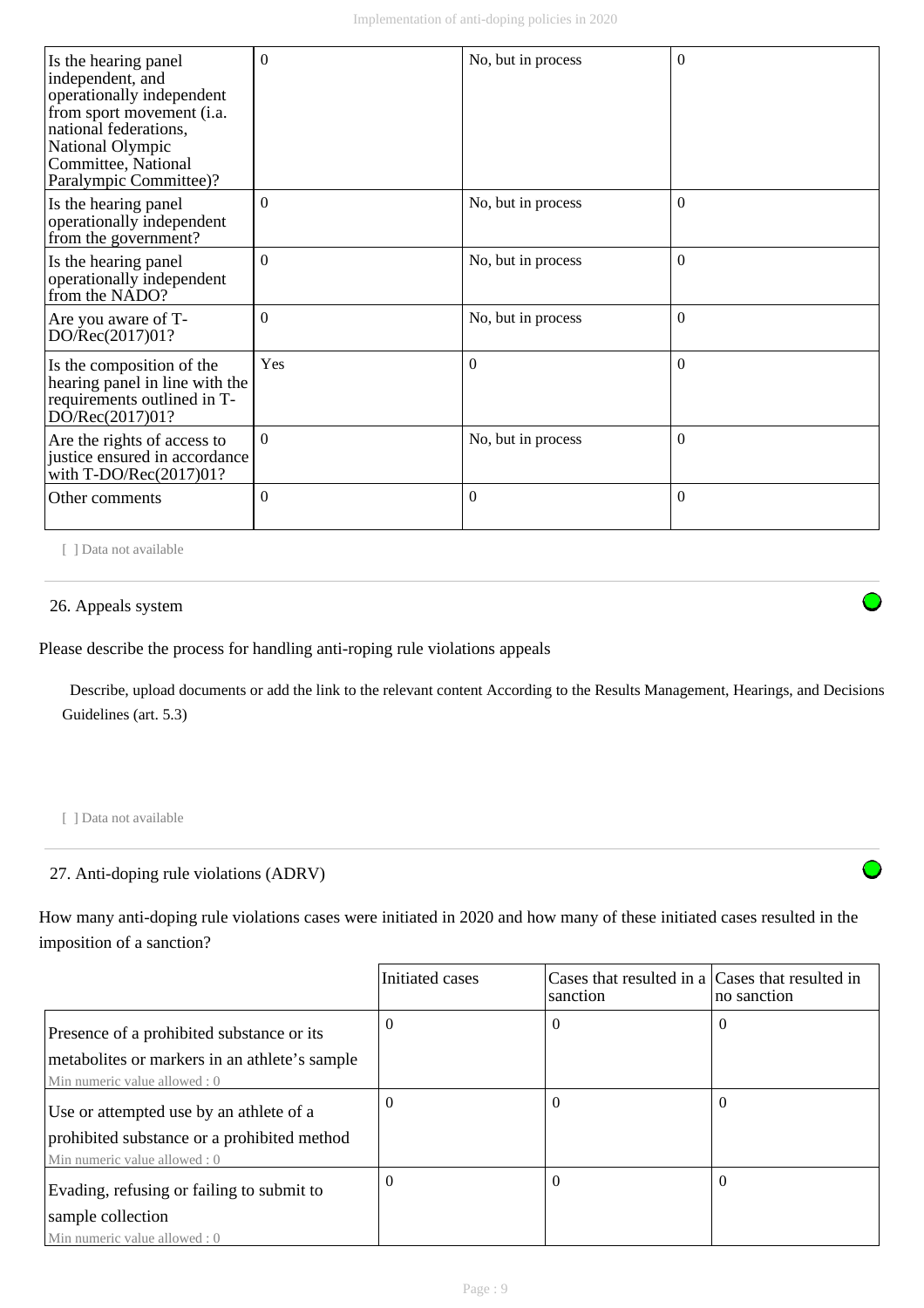| <b>Whereabouts failures</b>                                                                                                                      | $\Omega$ | $\Omega$ | $\theta$ |
|--------------------------------------------------------------------------------------------------------------------------------------------------|----------|----------|----------|
| Min numeric value allowed: 0<br>Tampering or attempted tampering with any<br>part of doping control<br>Min numeric value allowed: 0              | $\Omega$ | $\theta$ | $\Omega$ |
| Possession of prohibited substances and<br>prohibited methods<br>Min numeric value allowed: 0                                                    | $\Omega$ | $\theta$ | $\Omega$ |
| Trafficking or attempted trafficking in any<br>prohibited substance or prohibited method<br>Min numeric value allowed: 0                         | $\Omega$ | $\theta$ | $\Omega$ |
| Administration or attempted administration to<br>any athlete of any prohibited method or<br>prohibited substance<br>Min numeric value allowed: 0 | $\Omega$ | $\Omega$ | $\Omega$ |
| Complicity<br>Min numeric value allowed: 0                                                                                                       | $\Omega$ | $\Omega$ | $\Omega$ |
| Prohibited association<br>Min numeric value allowed: 0                                                                                           | $\Omega$ | $\Omega$ | $\Omega$ |

#### 28. Whereabouts failures

How many of the following whereabouts failures have you registered in 2020?

[ 0 ] One missed test or filing failure

[ 0 ] Any combination of two missed tests and/or filing failures

[ ] Data not available

29. Co-operation with law enforcement agencies

What measures have been taken to ensure co-operation between NADO and law enforcement agencies in limiting illegal availability of doping substances?

[ ] Law, please specify ............................................................

[ ] Agreement, please specify ............................................................

[ ] Ad hoc activities, please specify ............................................................

 [ X ] Other, please specify Regulation on prevention of and fight against the trafficking of doping substances, approved by Agency's Order nr. 5B dated 11.03.2020

[ ] None; your comment (optional) ............................................................

30. Sanctions for doping trafficking

Are there specific penalties or sanctions for illegal circulation of doping substances, in addition to those regulating the movement of medicines and narcotics?

[ ] Criminal penalties, please specify 0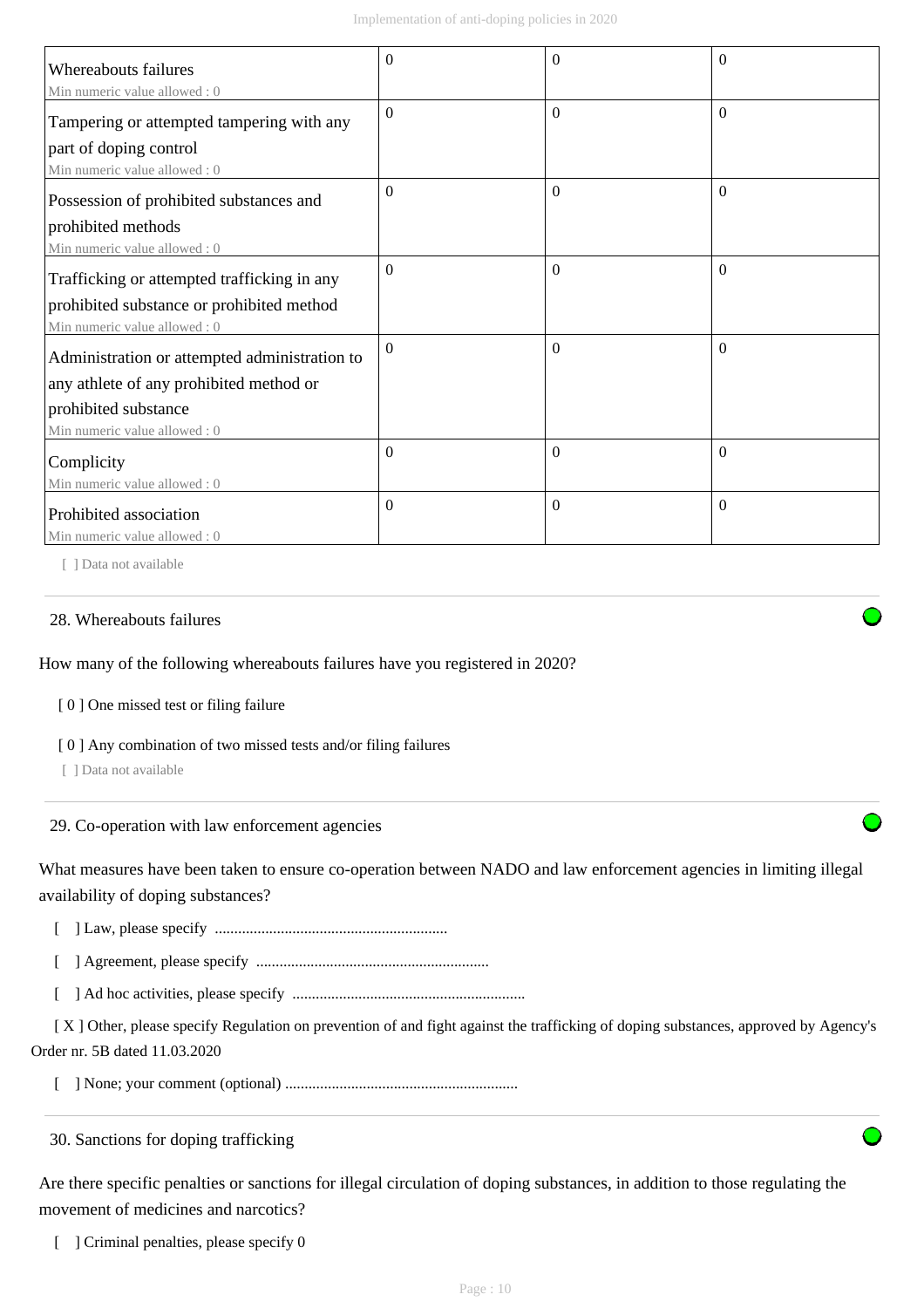| ] Financial penalties, please specify 0                                                                       |                                                                                                                  |
|---------------------------------------------------------------------------------------------------------------|------------------------------------------------------------------------------------------------------------------|
| ] Administrative or civil sanctions, please specify 0                                                         |                                                                                                                  |
| ] Professional disciplinary actions, please specify 0                                                         |                                                                                                                  |
| ] None of above, please explain 0                                                                             |                                                                                                                  |
|                                                                                                               |                                                                                                                  |
| 31. Statistics on doping trafficking                                                                          |                                                                                                                  |
| Do law enforcement agencies share data on the seizure of doping substances with the NADO?                     |                                                                                                                  |
|                                                                                                               |                                                                                                                  |
|                                                                                                               |                                                                                                                  |
|                                                                                                               |                                                                                                                  |
| 32. Whistleblowers                                                                                            |                                                                                                                  |
| Is your NADO implementing a whistleblower policy/programme?                                                   |                                                                                                                  |
|                                                                                                               |                                                                                                                  |
| (X) No, but a preparatory process is in progress to develop a whistleblower policy/programme; any comment     |                                                                                                                  |
|                                                                                                               |                                                                                                                  |
|                                                                                                               |                                                                                                                  |
| 33. Legal background for Whistleblower policy                                                                 |                                                                                                                  |
|                                                                                                               | If your NADO implements a Whistleblower policy/programme, please describe the legal framework for this programme |
| National legislation                                                                                          |                                                                                                                  |
| ] NADO Rules                                                                                                  |                                                                                                                  |
| ] Direct application of WADA Whistleblowing programme/policy and procedure for reporting misconduct           |                                                                                                                  |
| ] Direct application of the rules of one or more international sports organisations, if yes, please list them |                                                                                                                  |
|                                                                                                               |                                                                                                                  |
| [X] Not applicable                                                                                            |                                                                                                                  |
| 34. Organisation of anti-doping education                                                                     |                                                                                                                  |
| Which organisations are involved in implementing anti-doping education programs?                              |                                                                                                                  |
| [X] National anti-doping organisation                                                                         |                                                                                                                  |
| ] Ministry responsible for sport                                                                              |                                                                                                                  |
| ] Ministry responsible for education                                                                          |                                                                                                                  |
| ] Ministry responsible for health                                                                             |                                                                                                                  |
|                                                                                                               |                                                                                                                  |

[ X ] National sport federations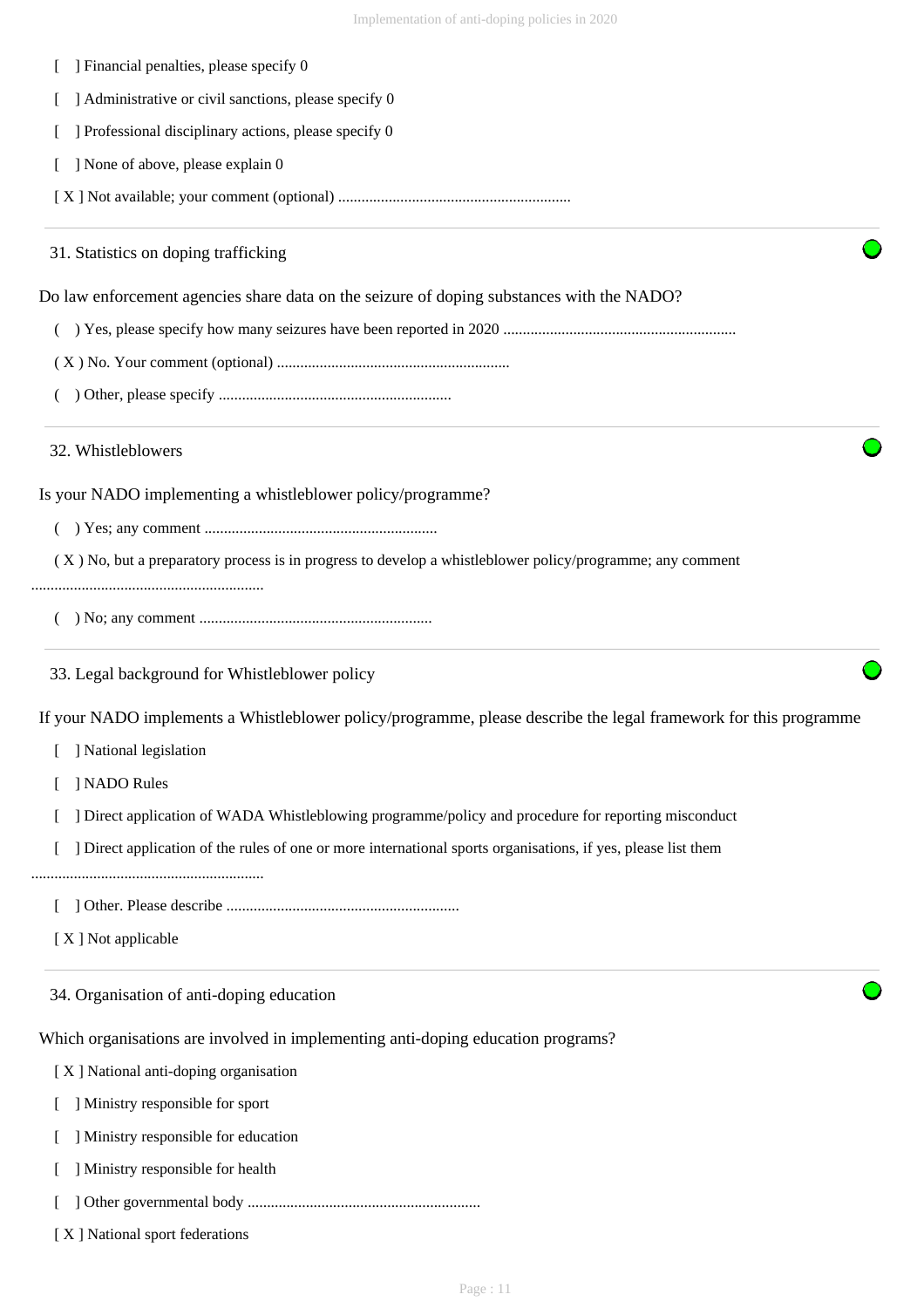- [ ] Regional/municipal sport organisations
- [ X ] Universities
- [ ] Schools
- [ ] Sport clubs
- [ ] Other bodies ............................................................

# 35. Anti-doping education themes

What types of anti-doping message are provided for different target groups?

|                              | elite<br>athletes                 | young<br>athletes          | recreatio<br>nal<br>athletes             | sports<br>officials | coaches | medical<br>personne               | school<br>pupils                  | media | general<br>public                 | other                             |
|------------------------------|-----------------------------------|----------------------------|------------------------------------------|---------------------|---------|-----------------------------------|-----------------------------------|-------|-----------------------------------|-----------------------------------|
| National and                 | [X]                               | $[\ ]$                     | [X]                                      | [X]                 | [X]     | [X]                               | $\begin{bmatrix} 1 \end{bmatrix}$ | [X]   | [X]                               | $\begin{bmatrix} 1 \end{bmatrix}$ |
| International anti-          |                                   |                            |                                          |                     |         |                                   |                                   |       |                                   |                                   |
| doping rules                 |                                   |                            |                                          |                     |         |                                   |                                   |       |                                   |                                   |
| Harm of doping to            | [X]                               | [X]                        | [X]                                      | [X]                 | [X]     | [X]                               | [X]                               | [X]   | [X]                               | [X]<br>athlete's                  |
| the spirit of sport          |                                   |                            |                                          |                     |         |                                   |                                   |       |                                   | parents                           |
| Athletes and                 | [X]                               | [X]                        | [X]                                      | [X]                 | [X]     | [X]                               | [X]                               | [X]   | [X]                               | [X]<br>athlete's                  |
| athlete support              |                                   |                            |                                          |                     |         |                                   |                                   |       |                                   | parents                           |
| personnel's rights           |                                   |                            |                                          |                     |         |                                   |                                   |       |                                   |                                   |
| and responsibilities         |                                   |                            |                                          |                     |         |                                   |                                   |       |                                   |                                   |
| Consequences of              | [X]                               | [X]                        | [X]                                      | [X]                 | [X]     | [X]                               | [X]                               | [X]   | [X]                               | [X]<br>athlete's                  |
| doping, including            |                                   |                            |                                          |                     |         |                                   |                                   |       |                                   | parents                           |
| sanctions, health            |                                   |                            |                                          |                     |         |                                   |                                   |       |                                   |                                   |
| and social                   |                                   |                            |                                          |                     |         |                                   |                                   |       |                                   |                                   |
| consequences                 |                                   |                            |                                          |                     |         |                                   |                                   |       |                                   |                                   |
| Substances and               | [X]                               | [X]                        | [X]                                      | [X]                 | [X]     | [X]                               | [X]                               | [X]   | [X]                               | [X]<br>athlete's                  |
| methods on the               |                                   |                            |                                          |                     |         |                                   |                                   |       |                                   | parents                           |
| Prohibited List              |                                   |                            |                                          |                     |         |                                   |                                   |       |                                   |                                   |
| Doping control<br>procedures | [X]                               | [X]                        | $\begin{bmatrix} 1 \end{bmatrix}$        | [X]                 | [X]     | $\begin{bmatrix} 1 \end{bmatrix}$ | $[ \ ]$                           | [X]   | $\begin{bmatrix} 1 \end{bmatrix}$ | $\begin{bmatrix} 1 \end{bmatrix}$ |
| Therapeutic use              | [X]                               | [X]                        | $\begin{bmatrix} 1 \end{bmatrix}$        | [X]                 | [X]     | [X]                               | $[ \ ]$                           | [X]   | $\begin{bmatrix} 1 \end{bmatrix}$ | $\begin{bmatrix} 1 \end{bmatrix}$ |
| exemptions                   |                                   |                            |                                          |                     |         |                                   |                                   |       |                                   |                                   |
| (TUEs)                       |                                   |                            |                                          |                     |         |                                   |                                   |       |                                   |                                   |
| Applicable<br>whereabouts    | $\begin{bmatrix} 1 \end{bmatrix}$ | $\Gamma$<br>$\overline{1}$ | $\mathbf{r}$<br>$\overline{\phantom{a}}$ | [X]                 | [X]     | $\begin{bmatrix} 1 \end{bmatrix}$ | $[ \ ]$                           | [X]   | $\begin{bmatrix} 1 \end{bmatrix}$ | $\begin{bmatrix} 1 \end{bmatrix}$ |
| requirements                 |                                   |                            |                                          |                     |         |                                   |                                   |       |                                   |                                   |

## 36. Nutritional supplements

What measures have been taken to address the problems related to nutritional supplements in sport?

- [ ] Restrict availability
- [ ] Control of production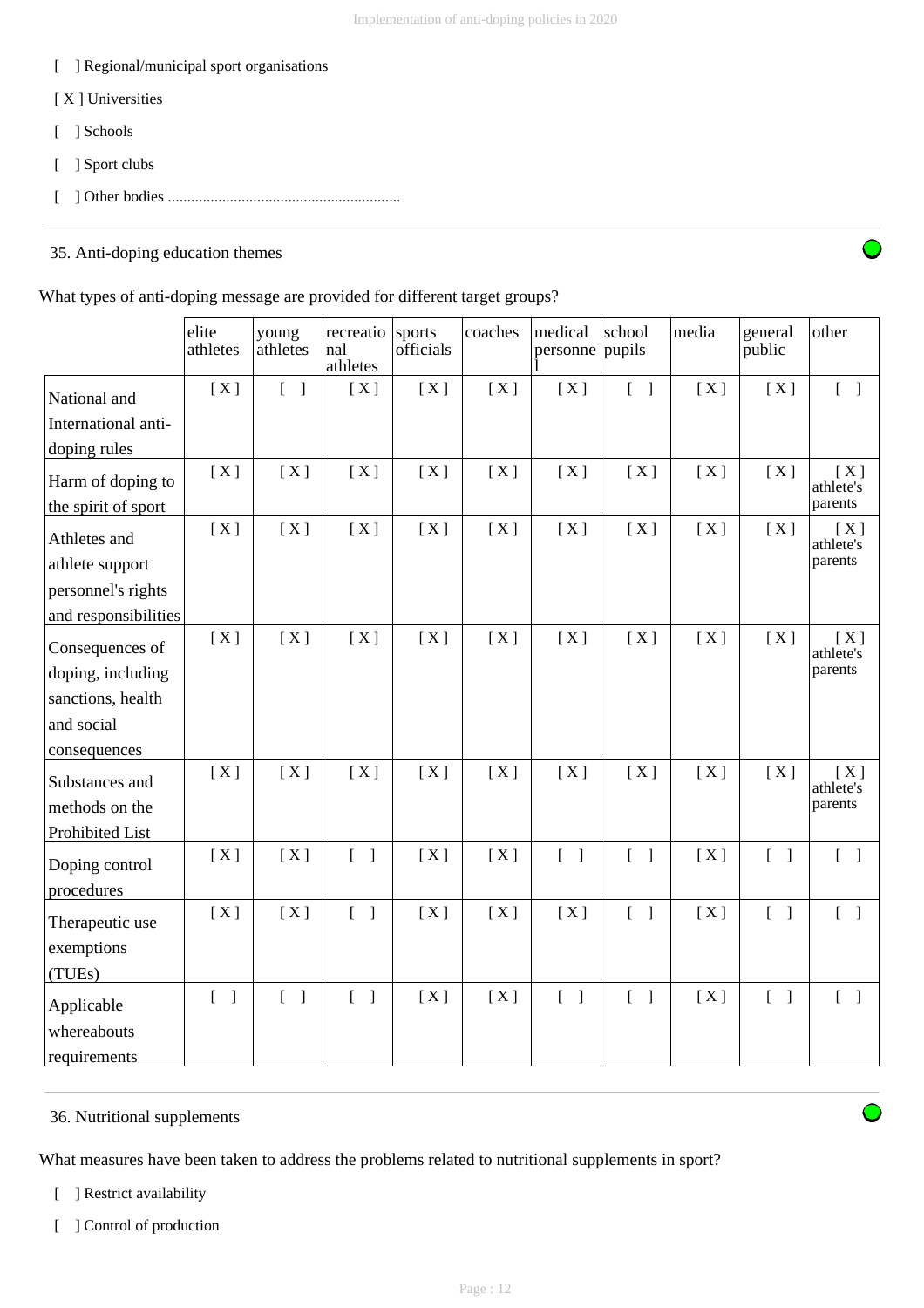| ] Comprehensive labelling                                                                                                     |  |
|-------------------------------------------------------------------------------------------------------------------------------|--|
| ] Limit advertising and promotion                                                                                             |  |
| [X] Educational and informational measures                                                                                    |  |
|                                                                                                                               |  |
| 37. Anti-doping research                                                                                                      |  |
| Has any anti-doping research been undertaken or supported?                                                                    |  |
|                                                                                                                               |  |
|                                                                                                                               |  |
|                                                                                                                               |  |
| 38. Areas of anti-doping research                                                                                             |  |
| What are the areas of anti-doping research?                                                                                   |  |
| [X] Doping prevention                                                                                                         |  |
| ] Detection methods                                                                                                           |  |
| [X] Behavioural and social aspects of doping                                                                                  |  |
| ] Health consequences of doping                                                                                               |  |
| ] Physiological and psychological training programmes                                                                         |  |
| ] Emerging substances or methods                                                                                              |  |
| ] Alternative testing methods                                                                                                 |  |
| ] None                                                                                                                        |  |
|                                                                                                                               |  |
| 39. Publication of anti-doping research                                                                                       |  |
| How many articles with the results of this research have been published in peer-reviewed scientific journals? Please upload a |  |
| summary or share links to resources, if available                                                                             |  |

[ 0 ] in 2020; your comment (optional) ............................................................

[ ] Data not available

40. International agreements

[ ] Provide quality assurance

Has your country signed any agreements with other Anti-Doping Organisations (ADOs) or agreements on anti-doping with any other organisation or State concerning the following:

|                                    | Yes or No; if applicable please explain<br>or upload the document (below) |
|------------------------------------|---------------------------------------------------------------------------|
| $\vert$ (a) Sharing of information | Yes                                                                       |